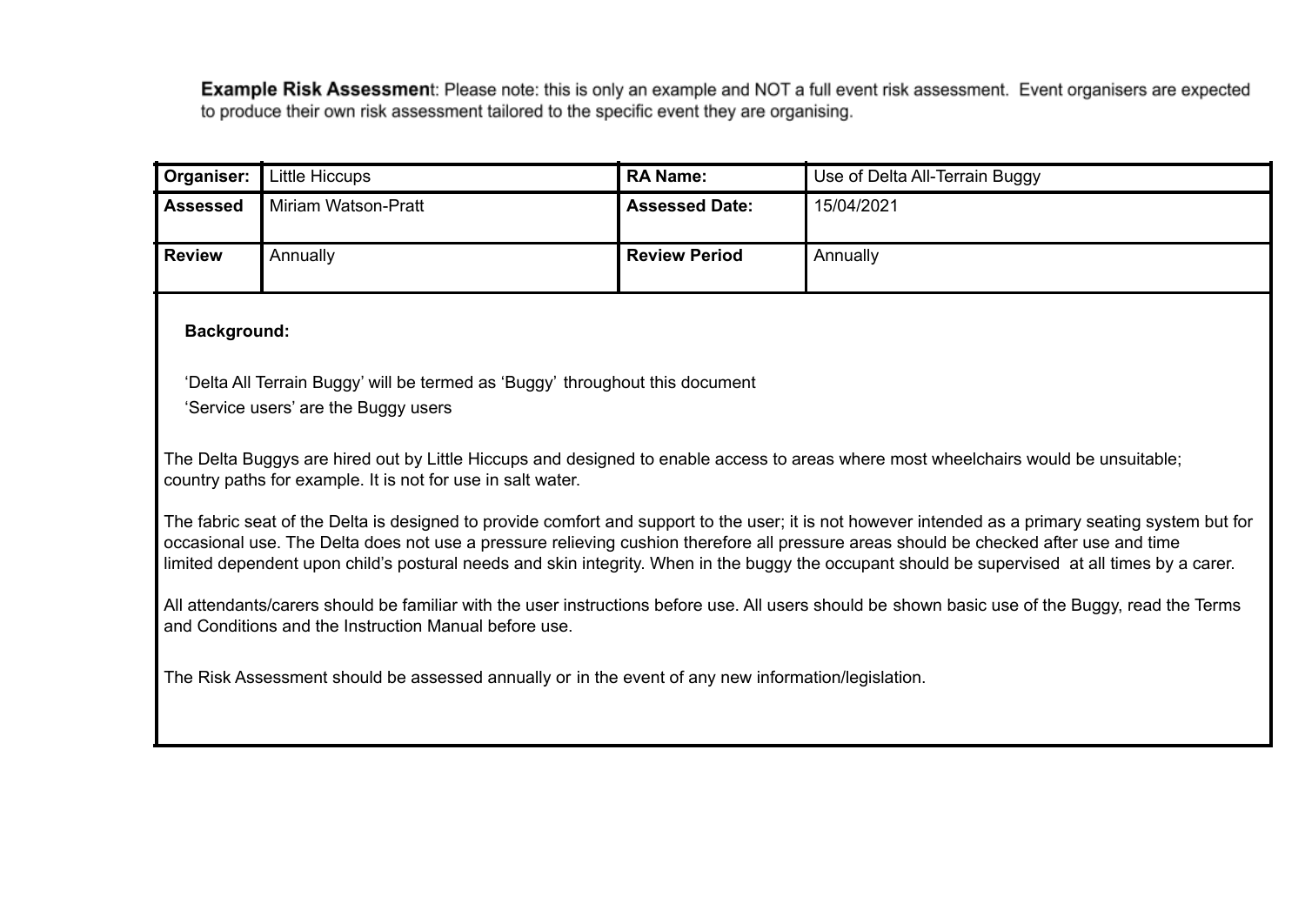| <b>What are</b><br>the<br>hazards?<br>(use brief<br>descriptions<br>and <b>BOLD</b> text<br>for important<br>details) | Who might<br>be harmed and<br>how?<br>(Consider public,<br>service users and<br>parent/carers)                                                                                              | <b>Evaluate the risks.</b><br><b>(SEE APPENDIX 1 FOR</b><br><b>MATRIX)</b> | <b>Control Measures</b><br>(use brief descriptions and BOLD text for<br>important details)                                                                                                                                                                                                                                                                                                                | <b>Actioned</b><br><b>By</b><br>Whom?<br>(named person<br>required) | <b>Action By</b><br>When?<br>(usually date of<br>event) | <b>Complete</b><br>Y/N<br>(Date)<br>(name of<br>person<br>completing<br>action and<br>date) |
|-----------------------------------------------------------------------------------------------------------------------|---------------------------------------------------------------------------------------------------------------------------------------------------------------------------------------------|----------------------------------------------------------------------------|-----------------------------------------------------------------------------------------------------------------------------------------------------------------------------------------------------------------------------------------------------------------------------------------------------------------------------------------------------------------------------------------------------------|---------------------------------------------------------------------|---------------------------------------------------------|---------------------------------------------------------------------------------------------|
| Leaving<br>service<br>users<br>unattended<br>in Buggy for<br>long periods                                             | Service users<br>Pressure sores<br>Climb out and fall<br>injuries including<br>fractures and<br>breaks / sprains<br>and strains /<br>musculoskeletal<br>injuries                            | Very Unlikely (1) and<br>Minor $(2)$<br>1x2= 2 (Acceptable Risk)           | *Individuals have received information,<br>instruction, supervision and training in<br>safe operating procedures<br>*Service users are never to be left<br>unattended<br>*Straps are to be used.<br>*The Delta does not use a pressure<br>relieving cushion therefore all pressure<br>areas should be checked after use and<br>time limited dependent upon child's<br>postural needs and skin integrity.  | <b>MCW</b>                                                          |                                                         |                                                                                             |
| Entanglemen<br>t of feet and<br>clothing                                                                              | Service users or<br>parent/carers<br>Users are at risk for<br>a trip hazard/fall<br>injuries including<br>fractures and<br>breaks / sprains<br>and strains /<br>musculoskeletal<br>injuries | Very Unlikely (1) and<br>Minor $(2)$<br>1x2= 2 (Acceptable Risk)           | *Individuals have received information,<br>instruction, supervision and training in<br>safe operating procedures<br>*Buggy is checked for faults/damage<br>before and after any use to ensure it is in<br>full working order<br>*Ensure elbows, clothing, rugs or bags<br>are tucked away safely<br>*Make sure users are correctly positioned<br>in the buggy and that foot plates and<br>straps are used |                                                                     |                                                         |                                                                                             |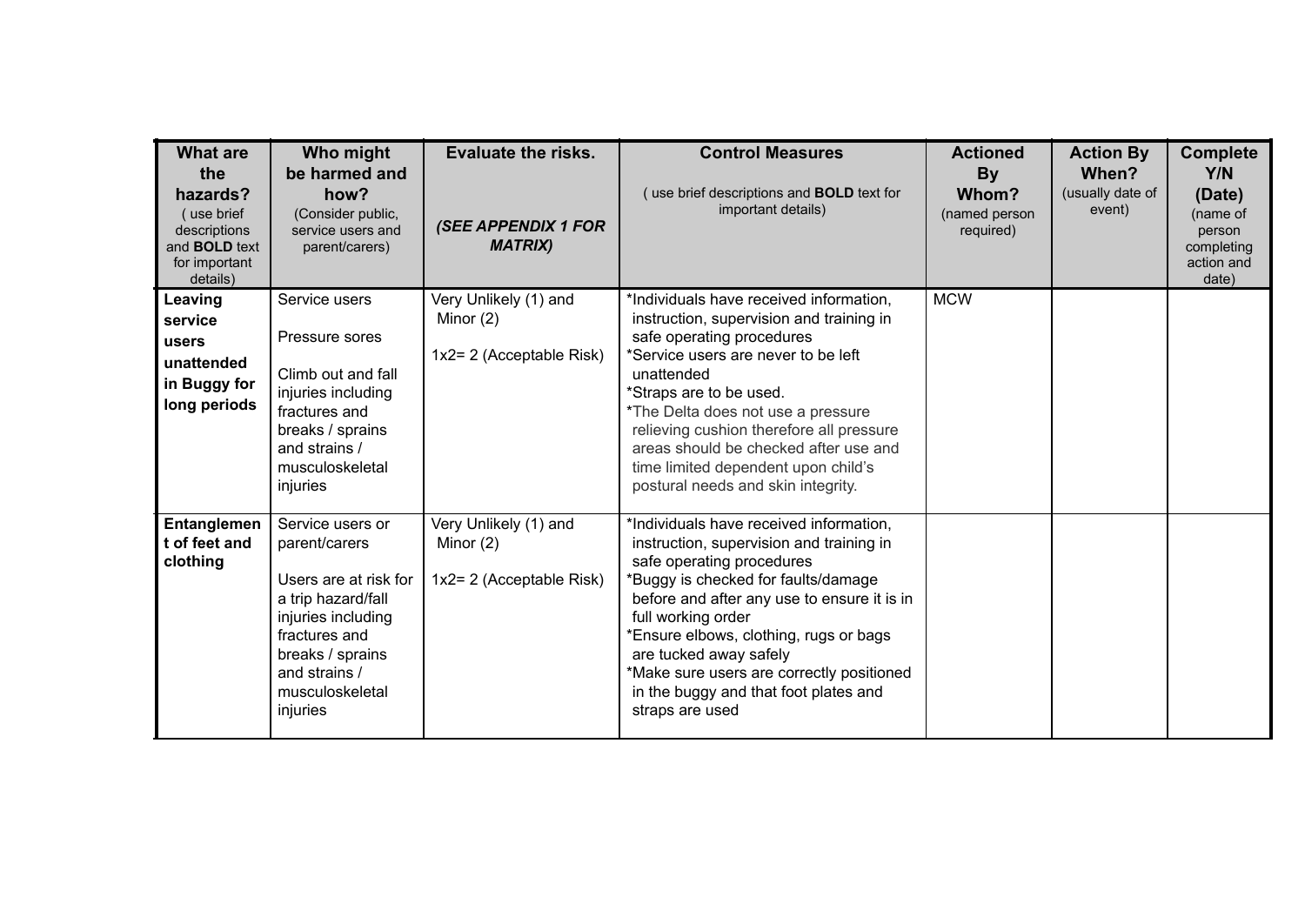| <b>Manual</b>   | Service users or | Very Unlikely (1) and    | *Individuals have received information,    |  |  |
|-----------------|------------------|--------------------------|--------------------------------------------|--|--|
| <b>Handling</b> | parent/carers    | Minor $(2)$              | instruction, supervision and training in   |  |  |
|                 |                  |                          | safe operating procedures                  |  |  |
|                 | Operator is at   | 1x2= 2 (Acceptable Risk) | *Ensure breaks are off when pushing        |  |  |
|                 | risk of          |                          | * Ensure breaks are on when transferring   |  |  |
|                 | developing       |                          | service users. When operating the park     |  |  |
|                 | back injury from |                          | brakes check that they are working         |  |  |
|                 | pushing or       |                          | effectively and the deploy the ant-tipper  |  |  |
|                 | manoeuvring      |                          | before releasing the Buggy.                |  |  |
|                 | the wheelchair,  |                          | *Encourage use of a travel hoist           |  |  |
|                 | or injuries.     |                          | *The handle mounting is flexible to reduce |  |  |
|                 |                  |                          | hand/wrist fatigue. Do not lift the buggy  |  |  |
|                 |                  |                          | by the handle when occupied; use the       |  |  |
|                 |                  |                          | frame or section of tube between the       |  |  |
|                 |                  |                          | handle adjusters and frame.                |  |  |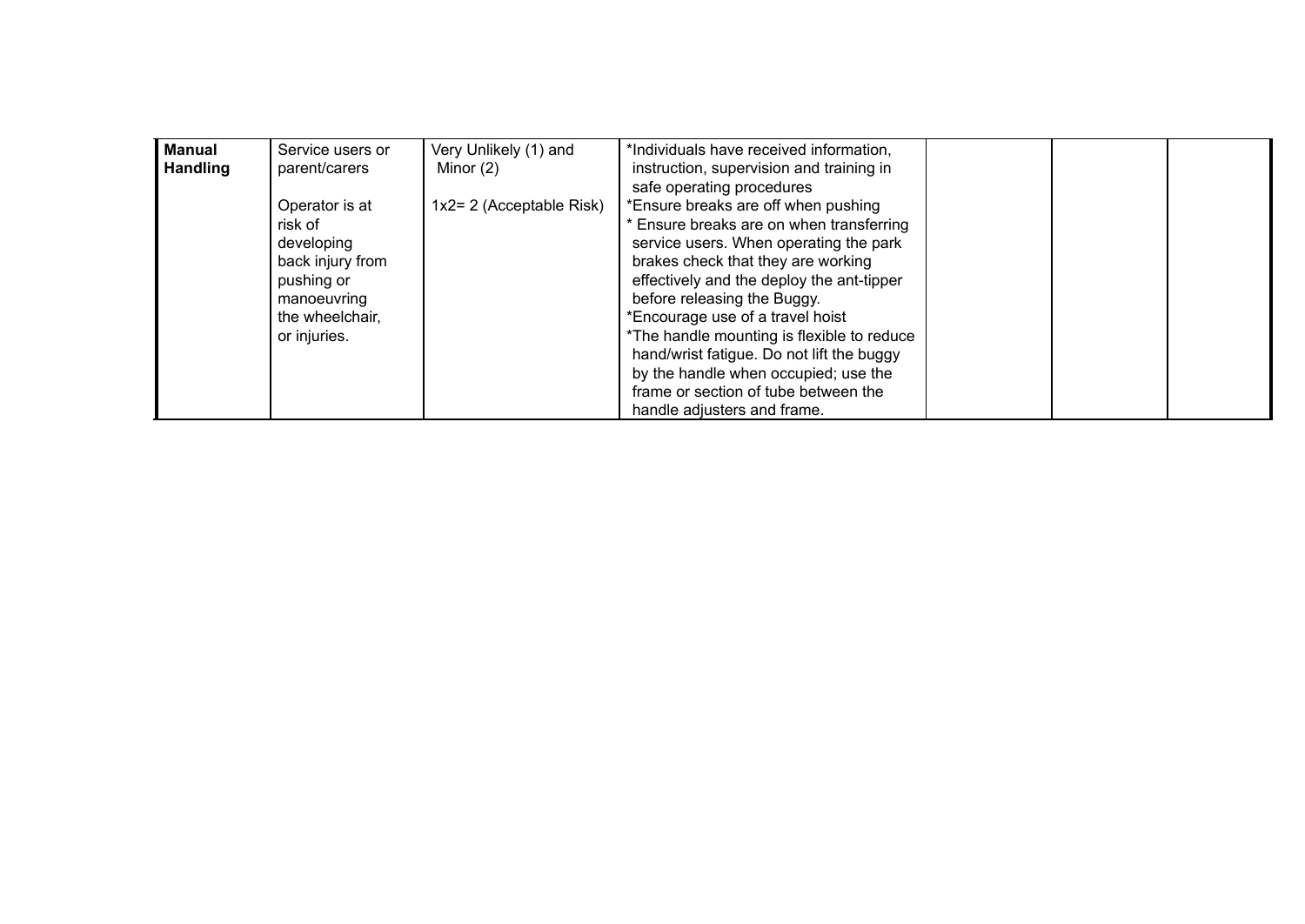| <b>Misuse of</b><br><b>Buggy</b>                                        | Service users or<br>parent/carers<br>Service user could<br>tip out of Buggy<br>causing:<br>Fractures and<br>breaks / sprains<br>and strains /<br>musculoskeletal<br>injuries | Very Unlikely (1) and<br>Moderate (3)<br>1x3= 3 (Acceptable Risk) | *Individuals have received information,<br>instruction, supervision and training in<br>safe operating procedures<br>*Straps should be used at all time<br>*Inappropriate usage of Buggy forbidden<br>and will invalidate Terms and Conditions<br>of hire<br>*Buggy should only be used by person it<br>is hired by<br>*Buggy pushed by a competent person<br>*Extra care to be taken on inclines. A<br>wrist strap is provided for extra security.<br>*Do not allow the occupant to climb into<br>the buggy unassisted.<br>*When operating the park brakes check<br>that they are working effectively and the<br>deploy the ant-tipper before releasing the<br>Buggy.<br>*Do not overload the buggy with additional<br>children or luggage. See dimension and<br>limits table on page 6 on Instruction<br>Manual. |  |  |
|-------------------------------------------------------------------------|------------------------------------------------------------------------------------------------------------------------------------------------------------------------------|-------------------------------------------------------------------|-------------------------------------------------------------------------------------------------------------------------------------------------------------------------------------------------------------------------------------------------------------------------------------------------------------------------------------------------------------------------------------------------------------------------------------------------------------------------------------------------------------------------------------------------------------------------------------------------------------------------------------------------------------------------------------------------------------------------------------------------------------------------------------------------------------------|--|--|
|                                                                         |                                                                                                                                                                              |                                                                   | *Do not allow children to play with or climb<br>on the buggy.<br>*The Buggy is not suitable for transporting<br>the occupant in a motor vehicle                                                                                                                                                                                                                                                                                                                                                                                                                                                                                                                                                                                                                                                                   |  |  |
| <b>Entrapment</b><br>of body<br>parts during<br>closing,<br>transfer or | Service users or<br>parent/carers<br>Crushing injuries /<br>cuts and bruises                                                                                                 | Very Unlikely (1) and<br>Moderate (3)<br>1x3= 3 (Acceptable Risk) | *Individuals have received information,<br>instruction, supervision and training in<br>safe operating procedures                                                                                                                                                                                                                                                                                                                                                                                                                                                                                                                                                                                                                                                                                                  |  |  |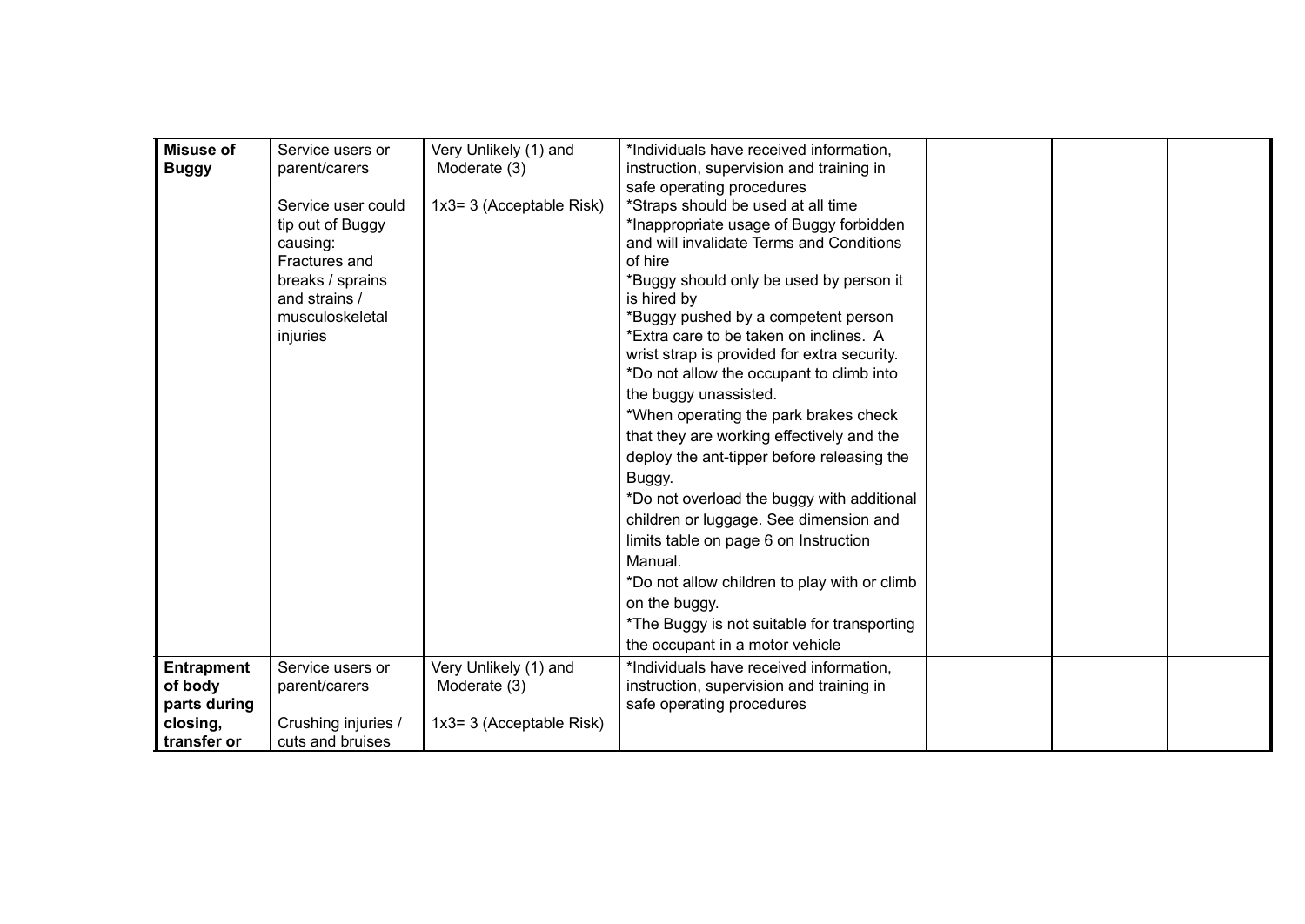| wheelchair                                                                               |                                                                                                             |                                                                   |                                                                                                                                                                                                                                                                                                                                                                                                                                                                                                                                                                                                                                                                                                                   |  |  |
|------------------------------------------------------------------------------------------|-------------------------------------------------------------------------------------------------------------|-------------------------------------------------------------------|-------------------------------------------------------------------------------------------------------------------------------------------------------------------------------------------------------------------------------------------------------------------------------------------------------------------------------------------------------------------------------------------------------------------------------------------------------------------------------------------------------------------------------------------------------------------------------------------------------------------------------------------------------------------------------------------------------------------|--|--|
| usage                                                                                    |                                                                                                             |                                                                   |                                                                                                                                                                                                                                                                                                                                                                                                                                                                                                                                                                                                                                                                                                                   |  |  |
| <b>Delta</b><br><b>Buggies</b>                                                           | Service user and/or<br>parent/carers and<br>public<br>Cuts/bruises/scrape<br>s / Buggy rolling<br>over feet | Very Unlikely (1) and<br>Moderate (3)<br>1x3= 3 (Acceptable Risk) | *Delta to be appropriately cleaned before<br>hiring out according to the Instruction<br>Manual<br>*Safety checks to be completed and<br>signed off before it is hired out<br>*Faults to be reported immediately and<br>Reporting Procedures followed, If any<br>part is damaged or fails to operate<br>correctly do not continue to use the<br>buggy. Read the care and maintenance<br>instructions and contact Delichon for<br>advice if necessary.<br>*Routine maintenance carried out every 6<br>months by a competent person<br>*No adaptations or modifications must be<br>made to the buggy without approval from<br>the manufacturer.<br>*First Aid kit and accident form to be<br>supplied with the Buggy |  |  |
| <b>Food Allergy</b><br>risk -<br>transferring<br>from one<br>service user<br>to the next | Service users<br>Allergic reaction                                                                          | Very Unlikely (1) and<br>Moderate (3)<br>1x3= 3 (Acceptable Risk) | *Delta to be appropriately cleaned before<br>hiring out according to the Instruction<br>Manual<br>*To ask users to refrain from eating in the<br><b>Buggy</b>                                                                                                                                                                                                                                                                                                                                                                                                                                                                                                                                                     |  |  |
| Overturning<br>or injury<br>caused by<br>inappropriat<br>e fitting of<br>accessories.    | Service users or<br>parent/carers<br>Crushing injuries /<br>Fractures and<br>breaks / sprains               | Very Unlikely (1) and<br>Moderate (4)<br>1x4= 4 (Acceptable Risk) | *Individuals have received information,<br>instruction, supervision and training in<br>safe operating procedures<br>*Straps should be used at all time                                                                                                                                                                                                                                                                                                                                                                                                                                                                                                                                                            |  |  |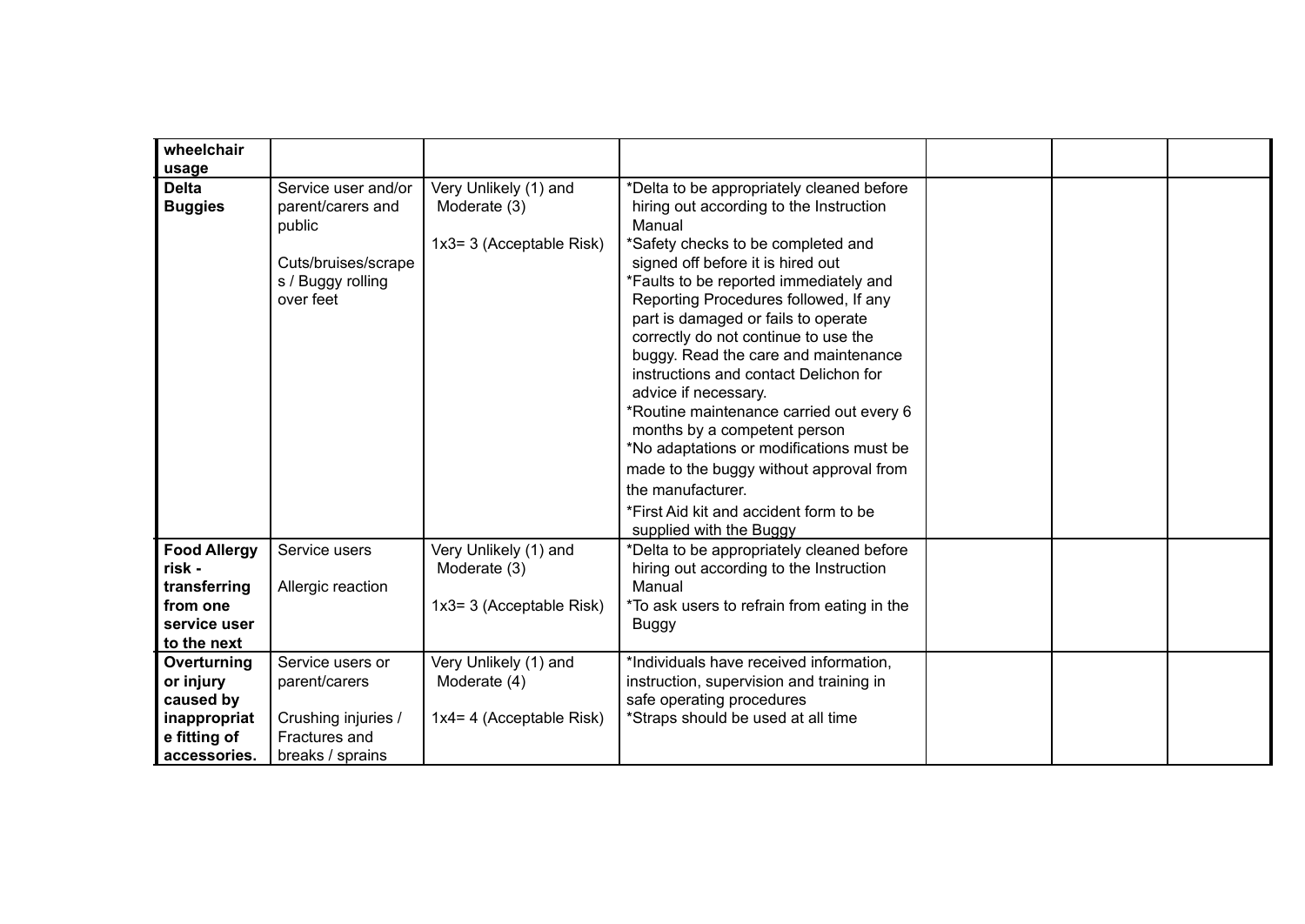|                                                                                                      | and strains /<br>musculoskeletal<br>injuries                                                |                                                                   | *Buggy is checked for faults/damage<br>before and after any use to ensure it is in<br>full working order<br>*Avoid areas that are too steep, uneven or<br>soft<br>*Ensure correct wheels are in use<br>*Care to be taken in adverse weather<br>such as snow, ice and mud<br>*Do not hang bags on the arms of the<br>chair<br>*Inappropriate usage of Buggy forbidden<br>and will invalidate Terms and Conditions<br>of hire<br>*Extra care to be taken on inclines. A<br>wrist strap is provided for extra security.<br>*Do not allow the occupant to climb into<br>the buggy unassisted.<br>*Do not overload the buggy with additional<br>children or luggage. See dimension and<br>limits table on page 6 on Instruction<br>Manual. |  |  |
|------------------------------------------------------------------------------------------------------|---------------------------------------------------------------------------------------------|-------------------------------------------------------------------|---------------------------------------------------------------------------------------------------------------------------------------------------------------------------------------------------------------------------------------------------------------------------------------------------------------------------------------------------------------------------------------------------------------------------------------------------------------------------------------------------------------------------------------------------------------------------------------------------------------------------------------------------------------------------------------------------------------------------------------|--|--|
| <b>Risk of fire</b><br>due to<br>potential<br>flammability<br><b>of</b><br>upholstered<br>components | Service user and/or<br>parent/carers<br>Burn/scald injuries                                 | Very Unlikely (1) and<br>Major (4)<br>1x4= 4 (Acceptable Risk)    | *Keep away from naked flames<br>*No smoking                                                                                                                                                                                                                                                                                                                                                                                                                                                                                                                                                                                                                                                                                           |  |  |
| <b>Using stairs</b>                                                                                  | Service users or<br>parent/carers<br>Slips/dropping<br>buggy causing<br>crushing injuries / | Very Unlikely (1) and<br>Moderate (4)<br>1x4= 4 (Acceptable Risk) | *Attempting to negotiate steps and stairs<br>is dangerous, be sure that you and your<br>helper can support the weight of the<br>buggy and occupant.<br>*Do not attempt more than a short run of<br>steps without at least two carers.                                                                                                                                                                                                                                                                                                                                                                                                                                                                                                 |  |  |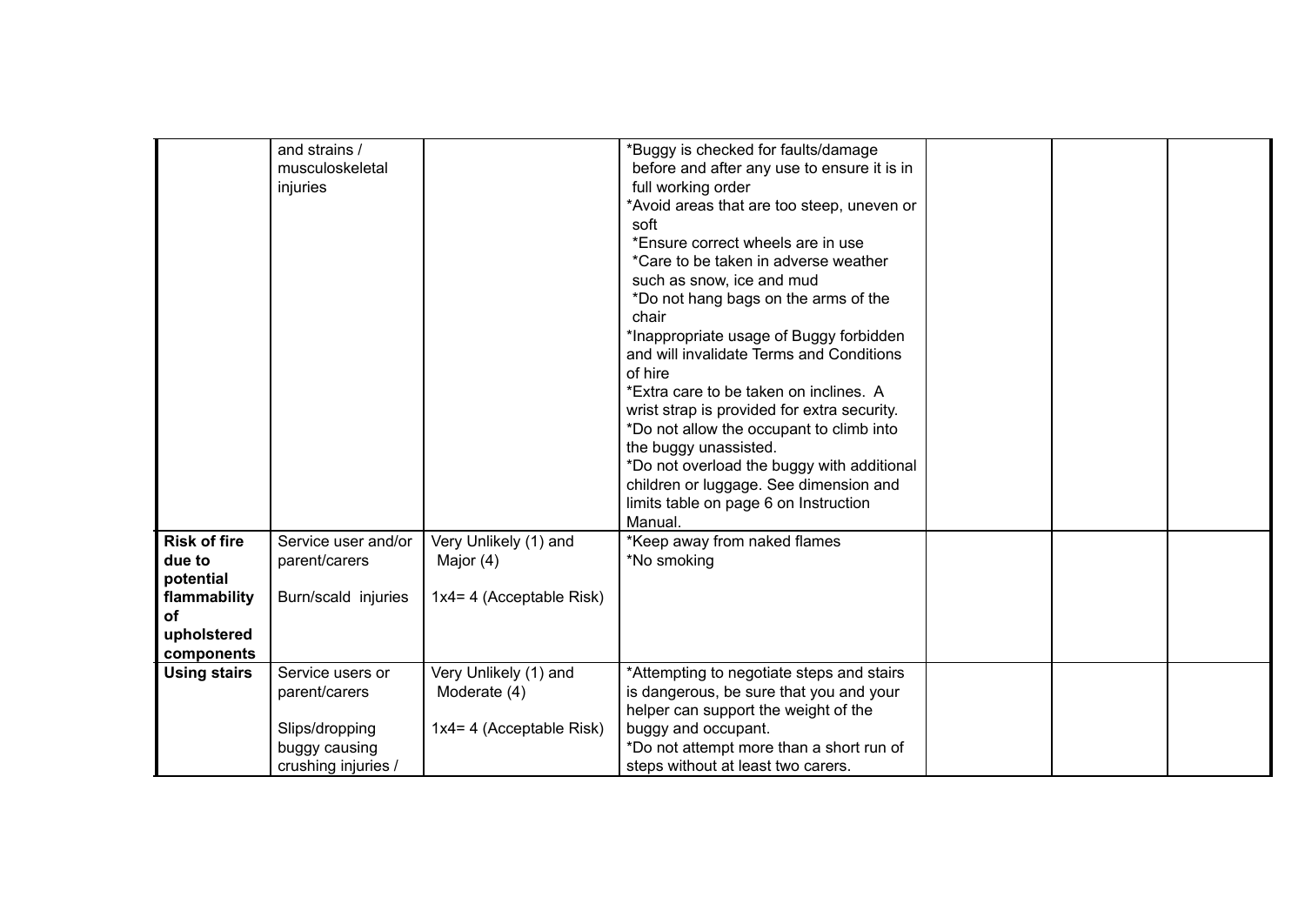|                                                      | Fractures and<br>breaks / sprains<br>and strains /<br>musculoskeletal<br>injuries                                                                     |                                                      | *A wrist strap is provided for extra<br>security.                                                                                                                                                                                                                                                                                                                                                                                                                                                                                                                                                                      |  |  |
|------------------------------------------------------|-------------------------------------------------------------------------------------------------------------------------------------------------------|------------------------------------------------------|------------------------------------------------------------------------------------------------------------------------------------------------------------------------------------------------------------------------------------------------------------------------------------------------------------------------------------------------------------------------------------------------------------------------------------------------------------------------------------------------------------------------------------------------------------------------------------------------------------------------|--|--|
| <b>Infection</b><br><b>Prevention</b><br>and Control | Service users or<br>parent/carers. Little<br><b>Hiccups Trustees</b><br>checking in and out<br>the Buggy.<br>Illness and<br>sickness<br>contamination | Unlikely (2) and Major (4)<br>2x4= 8 (Adequate Risk) | *During lockdown periods the Buggy is<br>not used.<br>* Buggy should be cleaned by<br>parent/carers prior to being returned as<br>part of the Terms and Conditions of use.<br>* If there was illnesses during use,<br>parent/carer needs to inform the Little<br>Hiccups Trustee checking it back in.<br>Buggy is inspected on return for signs of<br>bodily fluids<br>* Adequate PPE / infection control during<br>swap over. For example, wear gloves,<br>wash hands, etc.<br>* social distancing to be adhered to if<br>required<br>* Minimum of 3 day gap between hire to<br>ensure any viruses are not passed on. |  |  |

## **Appendix 1: Risk Assessment Matrix**

|               | Minor<br>. L | <b>Moderate</b> | 4 - Major |                     |
|---------------|--------------|-----------------|-----------|---------------------|
| Insignificant |              |                 |           | <b>Catastrophic</b> |